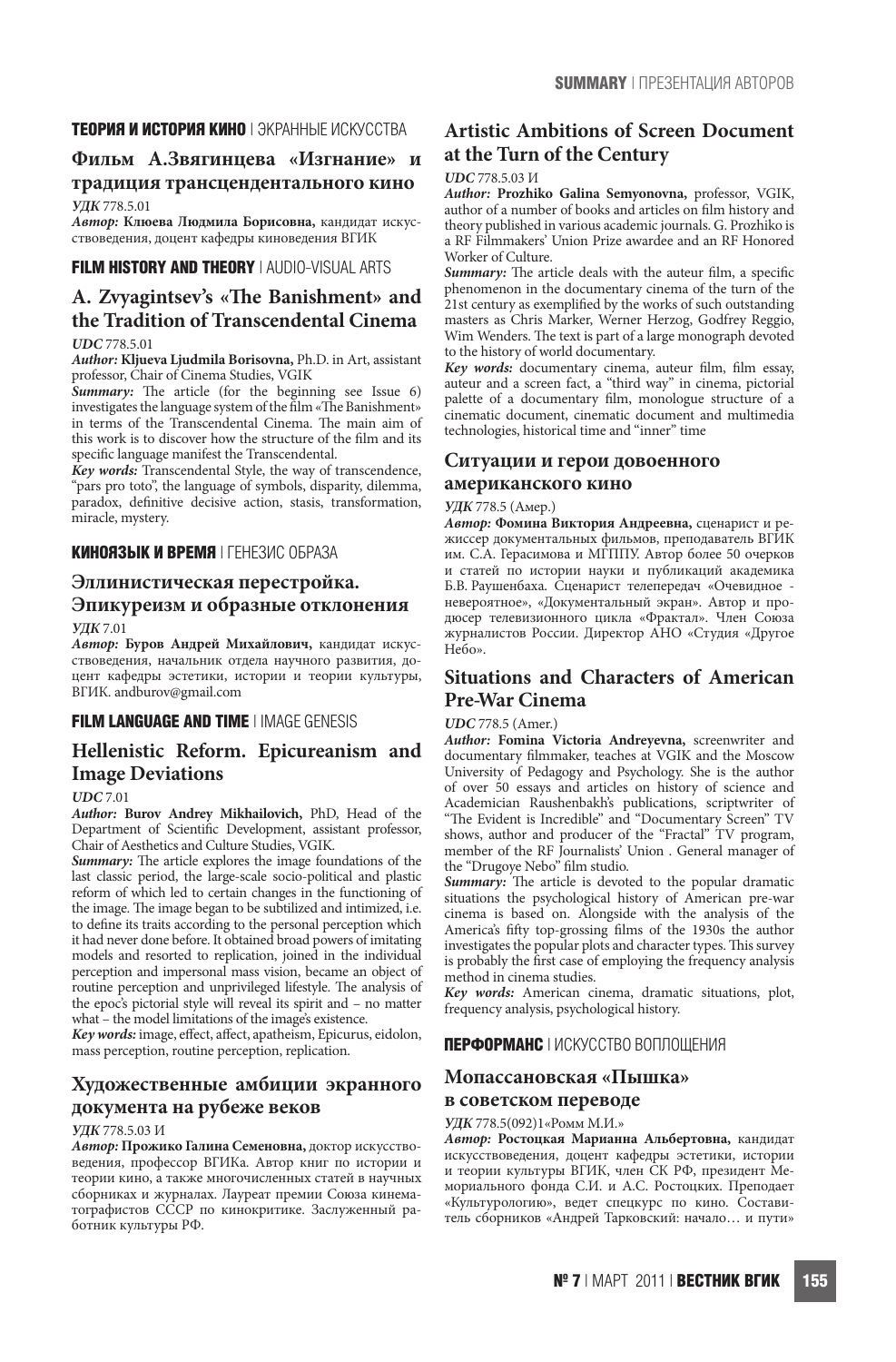(1994), «Послесловие: С.А. Герасимов в высказываниях, воспоминаниях, письмах» (1996), « С.М. Эйзенштейн. Монтаж» (1998), «Лев Кулешов: Уроки кинорежиссуры» (1999), «Аспекты культуры: классика и современность» (2002), «А.А. Тарковский в контексте мирового кинематографа» (2003).Соавтор учебных пособий «Новые искусства и современная культура. Фотография и кино» (1997), «Сборник задач, тестов и заданий по основам продюсерства и менеджмента (аудиовизуальная сфера)» (2009), иллюстрированного издания «Всероссийский государственный университет кинематографии имени С.А. Герасимова (ВГИК)».

#### **PERFORMANCE** | THE ART OF PRESENTATION

# **Maupassant's "Boule de Suif" in Soviet Translation**

**UDC** 778.5(092)1"Romm M.I."

**Author: Rostotskaya Marianna Albertovna,** PH. D in Art, assiastant professor, Chair of Aesthetics and Culture Studies, VGIK, member of the RF Filmmakers' Union, President of the Rostotskys Memorial Foundation. M. Rostotskaya teachers Culture Studies and a special-purpose film course. She is the compiler of such books as "Andrey" Tarkovsky: Beginning and... of the Way" (1994), "Postscript: S.A. Gerasimov in Quotes, Recollections, Letters" (1996), "S.M. Eisenstein. Montage" (1998), "Lev Kuleshov: Film Directing Lessons" (1999), "Aspects of Culture: Classics and Modernity" (2002), "A.A. Tarkovsky in the World Film Art Context" (2003), co-author of the textbooks: "New Art Forms and Modern Culture. Photography and Cinema" (1997), "Problems, Tests and Assignments in Producing and Management (Audiovisual Sphere) (2009), "Russian Federation State Institute of Cinematogrpahy (VGIK)". **Summary:** The article is published to commemorate Mikhail Romm's centenary. By analyzing the 6lm "Boule de Suif", the well-known Soviet 6lmmaker's debut, the author tries to reveal the transformation of the meanings of Maupassant's short story in a certain historic, social and ideological context. to show how the film reflected not only the ideological clichés of the time, but the wise insight of the director who had always developed in himself the astuteness of vision and sense of time.

Key words: Romm, Maupassant, screen adaptation, morality, crowd.

### **Конфликт «внутреннего» и «внешнего» человека как архетипическая тема киноискусства**

#### **УДК** 778.5.04.072

**Автор: Перельштейн Роман Максович,** кандидат искусствоведения, старший научный сотрудник – руководитель СНТО отдела научного развития ВГИК, докторант кафедры «Эстетики, истории и теории культуры» ВГИКа.

# The conflict of the "Inner" and "Outer" **Person as Film Art's Archetypal Theme**

#### **UDC** 778.5.04.072

**Author: Perelshtein Roman Maxovich,** Ph.D. in Art, senior researcher, head of VGIK Student Research Society, doctoral student, Chair of Aesthetics and Culture Studies, VGIK.

**Summary:** Film art could not ignore such an important theme as the conflict of the inner and outer personality ascending to the New Testament paradigm. Script writers have treated this conflict by way of various antinomies one of which is hard to overestimate. It is the contradiction between reality and game. The tragic and cruel conflict of the inner

and outer personality is directly related to the opposition between reality as the script of our possible real life and the game as the script of escaping life.

**Key words:** 6lm art, New Testament paradigm, reality, game, inner personality, outer personality.

#### **КУЛЬТУРА ЭКРАНА** | ТЕХНОЛОГИИ ОБРАЗА

#### **Влияние новейших аудиовизуальных технологий на зрителя**

**УДК** 778.5.01.067.2:15

**Автор: Косенкова Наталья Геннадьевна,** кандидат искусствоведения, 17.00.03 – «Кино-, теле и другие экранные искусства», Д 035.04.01 кафедра истории и психологии ВГИК, vgik07@list.ru

#### **SCREEN CULTURE** | IMAGE TECHNOLOGY

# The Influence of Newest Audiovisual **Technologies on the Audience**

#### **UDC** 778.5.01.067.2:15

**Author: Kosenkova Natalia Gennagievna,** PH.D in Art, assistant professor, VGIK, vgik07@list.ru

Summary: The article deals with the effect modern technologies used in 6lm production have on the audience and covers the problems of forming visual culture, the impact of technology on this process, expanding the sphere of the "visible" for a modern individual and incorporating new unusual objects that emerge at the intersection of hyperreality and fantasy into it.

**Key words:** technology, 3D cinema, perception, visual culture.

### **МИРОВОЙ КИНОПРОЦЕСС** | АНАЛИЗ

# **Новое «лирическое сознание» Гийома Аполлинера и «лирическая правда» Луи Деллюка**

**УДК** 778.5

**Автор: Виноградов Владимир Вячеславович,** кандидат искусствоведения, доцент кафедры киноведения ВГИК, заместитель заведующего кафедрой киноведения ВГИК, старший научный сотрудник НИИ киноискусства. Автор ряда статей и монографий, посвященных истории и теории кинематографа («Кино Европы. Актерская энциклопедия» (2009), «Энциклопедия кино Европы. Фильмы» (2009), «Стилевые направления французского кинематографа» (2010), «Экранная культура ХХI века (2010) и др.).

#### **WORLD CINEMA** | ANALYSIS

# **New "Lyrical Sentience" of Guillaume Apollinaire and "Lyrical Truth" of Louis Delluc UDC** 778.5

**Author: Vinogradov Vladimir Vyacheslavovich,** Ph.D. in Art, assistant professor, VGIK Chair of Cinema Studies; Deputy Head of the Chair of Cinema Studies; senior researcher, the Film Art Institute; author of a number of articles and monographs on 6lm history and theory ("European Cinema. Actors' Encyclopedia", 2009; "Encyclopedia of European Cinema. Films", 2009; "Stylistics of French Cinema", 2010; "Screen Culture of the 21st Century", etc.).

Summary: The article is devoted to the period of forming of the first wave of French Avant-guard (Film Impressionism). It